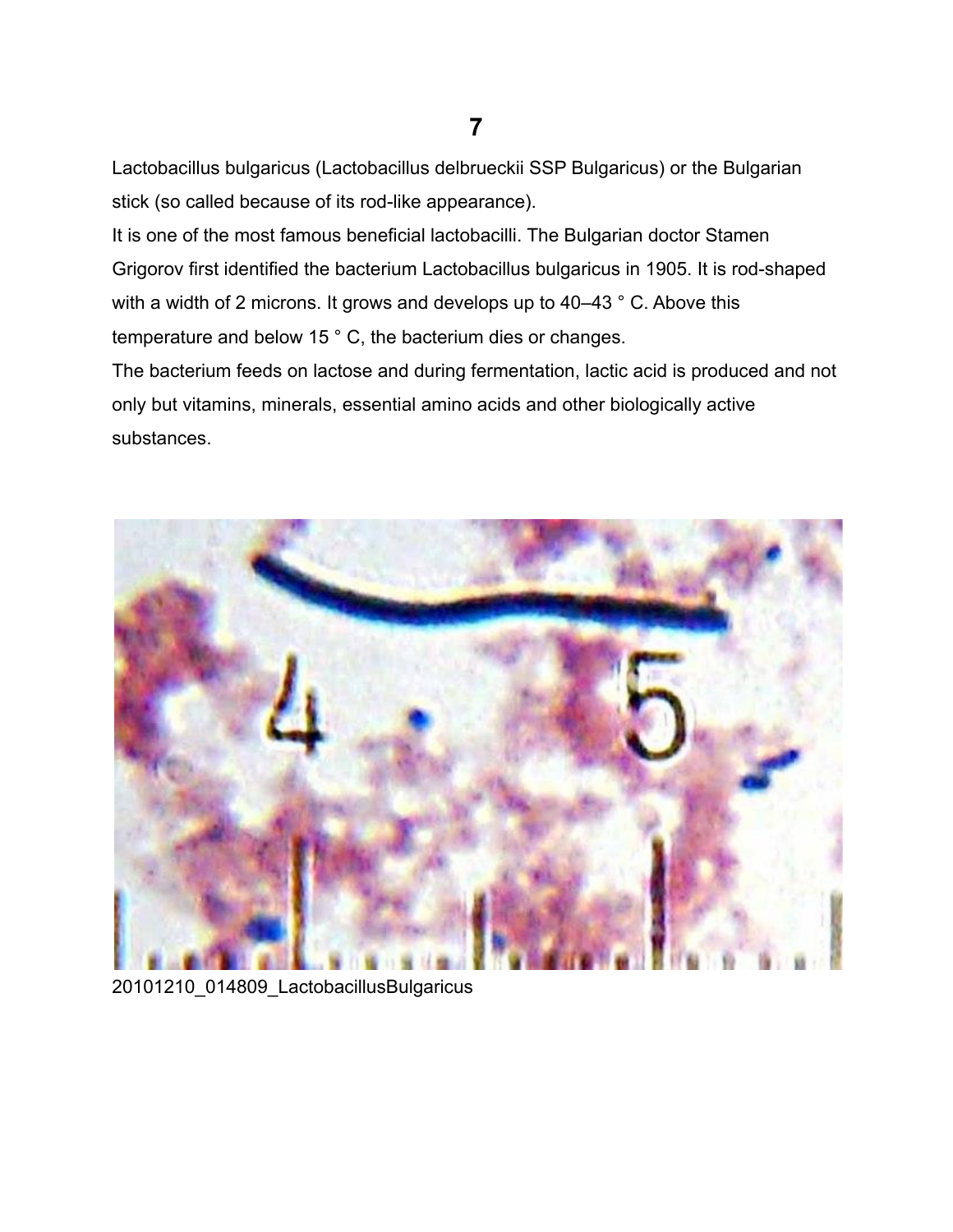**4**

Streptococcus thermophilus bacterial cells are spherical or oval, 0.7–0.9 microns in diameter. They are arranged in pairs, in short and long chains. The temperature for growth is between 40 and 45 ° C. Above it and below 20 ° C it becomes hibernating or dies.

Streptococcus thermophilus rapidly increases the acidity of milk. The polysaccharides that are synthesized by this bacterium contribute to the formation of a dense smooth texture of dairy products with the characteristic pleasant sour taste and smell. Streptococcus Thermophilus has a beneficial effect on the human body. Once in the stomach, it reduces the number of microbes, which leads to the normalization of the microflora.